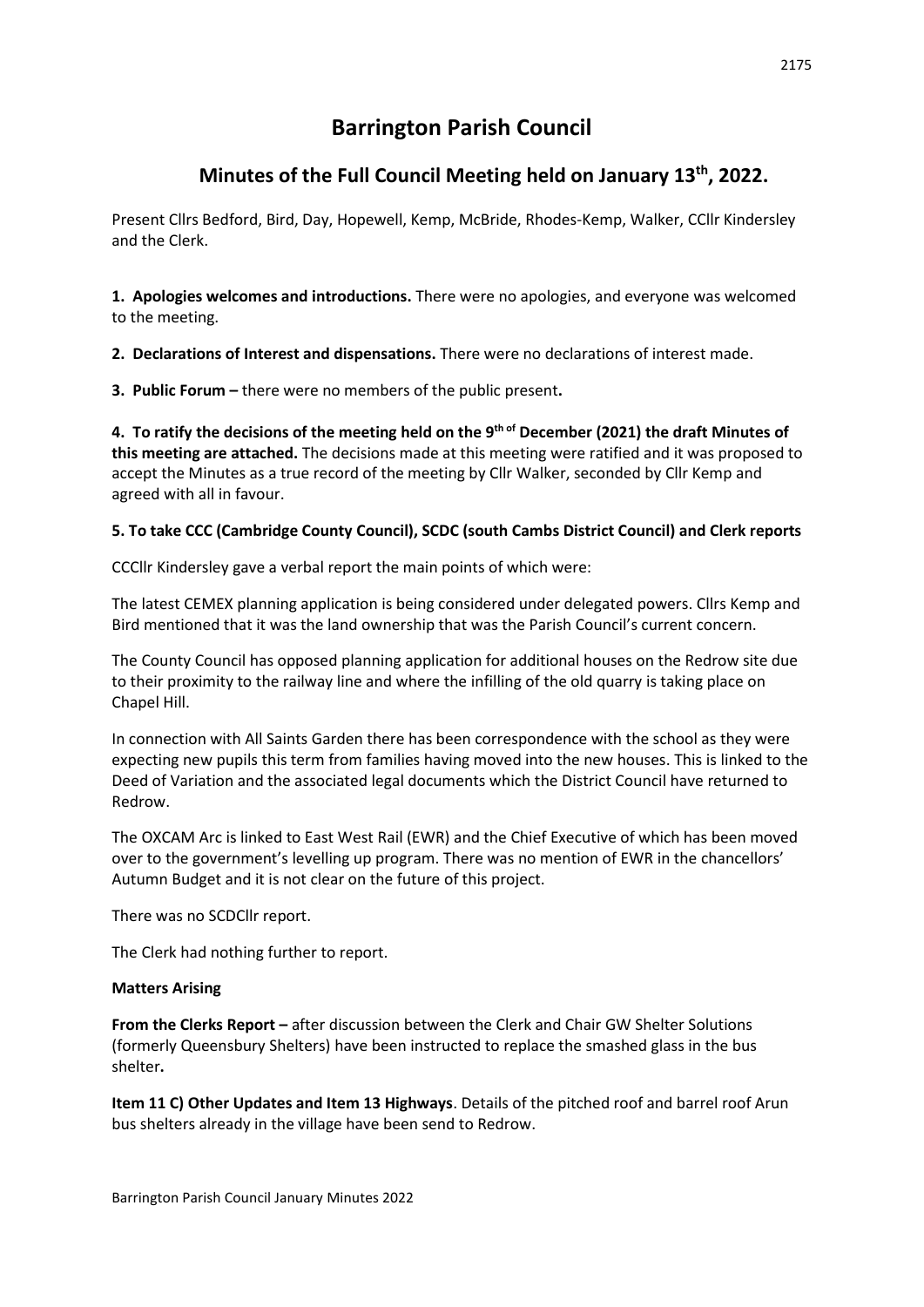## **Items for consideration**

## **6. Finance**

**a) To approve the payments listed below.** It was proposed to approve the payments listed by Cllr Walker, seconded by Cllr Hopewell, and agreed with all in favour.

| 172-79 | Salaries, PAYE, NI, Pension,    | staff                                     | 2616.7    |
|--------|---------------------------------|-------------------------------------------|-----------|
|        | contribution to home            |                                           |           |
|        | working                         |                                           |           |
| 180    | <b>Electricity Charges</b>      | Southern Electric                         | 191.06    |
| 181    | <b>Bank Charges Unity Trust</b> | <b>Unity Trust Bank</b>                   | 18.00     |
| 182    | <b>Bank Charges Unity Trust</b> | <b>Unity Trust Bank</b>                   | 18.27     |
|        | S106                            |                                           |           |
| 183    | Cut up & clear 2 fallen trees   | Herts & Cambs Ground Maintenance Services | 360.00    |
|        | on Back Lane footpath           |                                           |           |
| 184    | Cut various wild flower areas   | Herts & Cambs Ground Maintenance Services | 216.00    |
|        | around village                  |                                           |           |
| 185    | Playground inspection           | Herts & Cambs Ground Maintenance Services | 114.00    |
|        | 10.12.21                        |                                           |           |
| 186    | Footpath maintenance            | Herts & Cambs Ground Maintenance Services | 924.00    |
| 187    | Remove and repair gate on       | Herts & Cambs Ground Maintenance Services | 168.00    |
|        | under 5's rehang gate           |                                           |           |
| 188    | Repair to handrail in under     | Herts & Cambs Ground Maintenance Services | 48.00     |
|        | 5's                             |                                           |           |
| 189    | Playground inspection ??        | Herts & Cambs Ground Maintenance Services | 114.00    |
|        | waiting for date??              |                                           |           |
| 190    | Parish Online 17.11.21 -        | Geoxphere Ltd                             | 76.80     |
|        | 17.11.22                        |                                           |           |
| 191    | Payroll services for the        | <b>Red Shoes Accounting Services</b>      | 59.40     |
|        | quarter ended December          |                                           |           |
|        | 2021                            |                                           |           |
|        |                                 | <b>Total</b>                              | £4,924.23 |

**b) Balances and Bank Reconciliation.** The Lloyds account has had the traffic S106 money paid into it.

**c) Review of budget 2021/22 to date.** Only 49% of the budget has been spent but the ditch work and tree work are both due to be considered in this meeting**.** 

**d) Agreement of budget and precept request.** The details of which will be circulated before the meeting. The current precept request is estimated to be £79275.66. It was proposed by Cllr Walker, seconded by Cllr Hopewell and agreed by all to accept the budget and precept request.

**e) To consider the quotes for tree work**. The quotes have been circulated. After some discussion it was proposed by Cllr McBride to ask Acacia to carry out the work, seconded by Cllr Walker and carried with all in favour. **Action the Clerk**

**f) To consider quote for ditch work as attached.** It was proposed by Cllr Rhodes-Kemp, seconded by Cllr Day, and agreed to instruct Herts and Cambs Ground Maintenance to carry out the ditch work. **Action the Clerk.**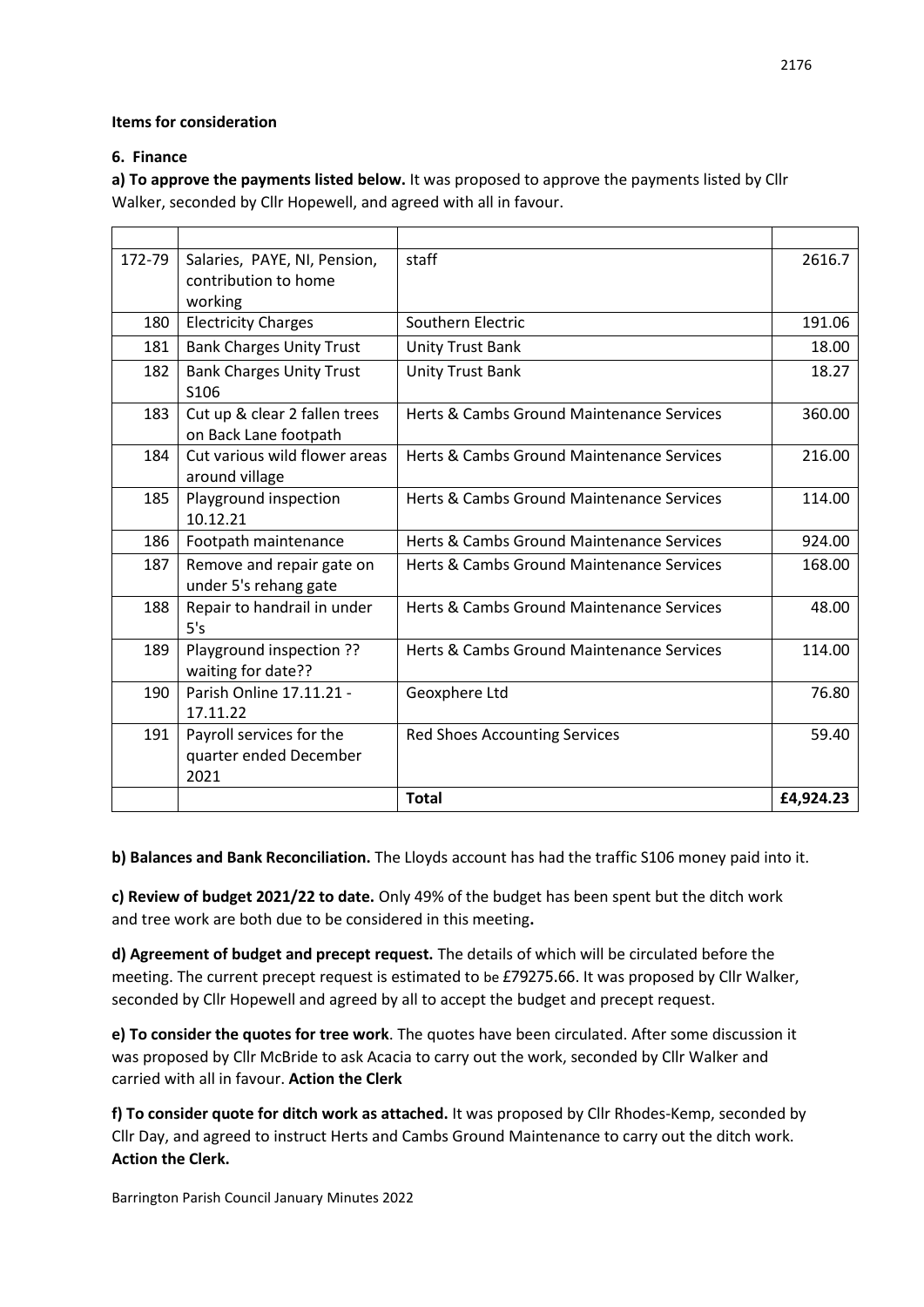**7. Consideration of Environmental Policy and Tree Policy**. It was agreed that a paragraph on trees will be added to the Environmental Policy and that expenditure will be in line with best value mentioned in other policies. The whole policy will be reviewed at the February meeting. Cllr Walker offered to look at other PC's Tree Policies. **Action Cllr Walker and the Clerk.**

**8. A frame replacement** – after much discussion it was agreed that we can carry out a poll on Facebook or a google form could be used if needed to ascertain whether residents would like the A frame replaced with something similar. **Action Cllr Hopewell and the Clerk.**

**9. Village Guide.** The cost of printing 500-1000 copies of the guide will cost between £500-1000. Cllr Hopewell is still investigating the possibility of an online version. **Action Cllr Hopewell**

**10. Risk assessment review –** Play Areas, COVID-19 and Play Areas, Ponds and Ditches, Carpark, Village Green, QE11 Woodland. These have been circulated. It was agreed that no updates are currently required. **Action the Clerk.**

**11. Policy Updates -** Policies reviewed were Equality and Diversity, Disciplinary Policy and Grievance, Children and Vulnerable Adults Protection, Press and Media, Bullying and Harassment, Code of Conduct which has now been updated by a NALC version. These have been circulated. It was agreed that no updates are currently required. **Action the Clerk.**

**12. To consider the draft Environment and Sustainability Policy and Tree Policy.** This was discussed under item 7.

**13. Goals for next 12 months** including meeting dates. The aim of these goals is to show the activities and involvement of the Council and includes the S106 Village Facilities next steps meeting and open day. Other suggestions included organising CPR training event/s, the Challis Pond refurbishment, traffic calming measures and Platinum Jubilee Celebrations. It was resolved to bring this item back to the February Meeting. **Action all Clirs and the Clerk. Action all Clirs and the Clerk. Action** 

#### **14. S106 Updates**

**a. Traffic Calming** – the report and recommendations will be taken to the village open day in March. **b. Village Facilities** – the meeting with the Tender Team took place on 20<sup>th</sup> December and a meeting with the whole Village Hall Trustee is being planned for January or February.

## **c. Other updates**

When the S106 agreement was originally made with CEMEX in 2016 there was concern about the financial viability of CEMEX. In case the S106 funds were not forthcoming or on time, CCC and SCDC insisted that a bond would have to be provided by CEMEX. Redrow inherited this obligation but have since argued that their financial situation is sound and that a bond is therefore not necessary.

CCC, for its part, as beneficiary of S106 funding for Health and Education, recently agreed with Redrow to drop the bond requirement leaving SCDC to agree terms with Redrow in order to protect the future payments due to the village.

There is protection in the agreement which allows for legal action to be taken (by SCDC) and building stopped if Redrow fails to make payments according to the agreed schedule. BPC have been advised to take its own legal advice over this. It was agreed unanimously to go ahead with this and contact Mills and Reeve.